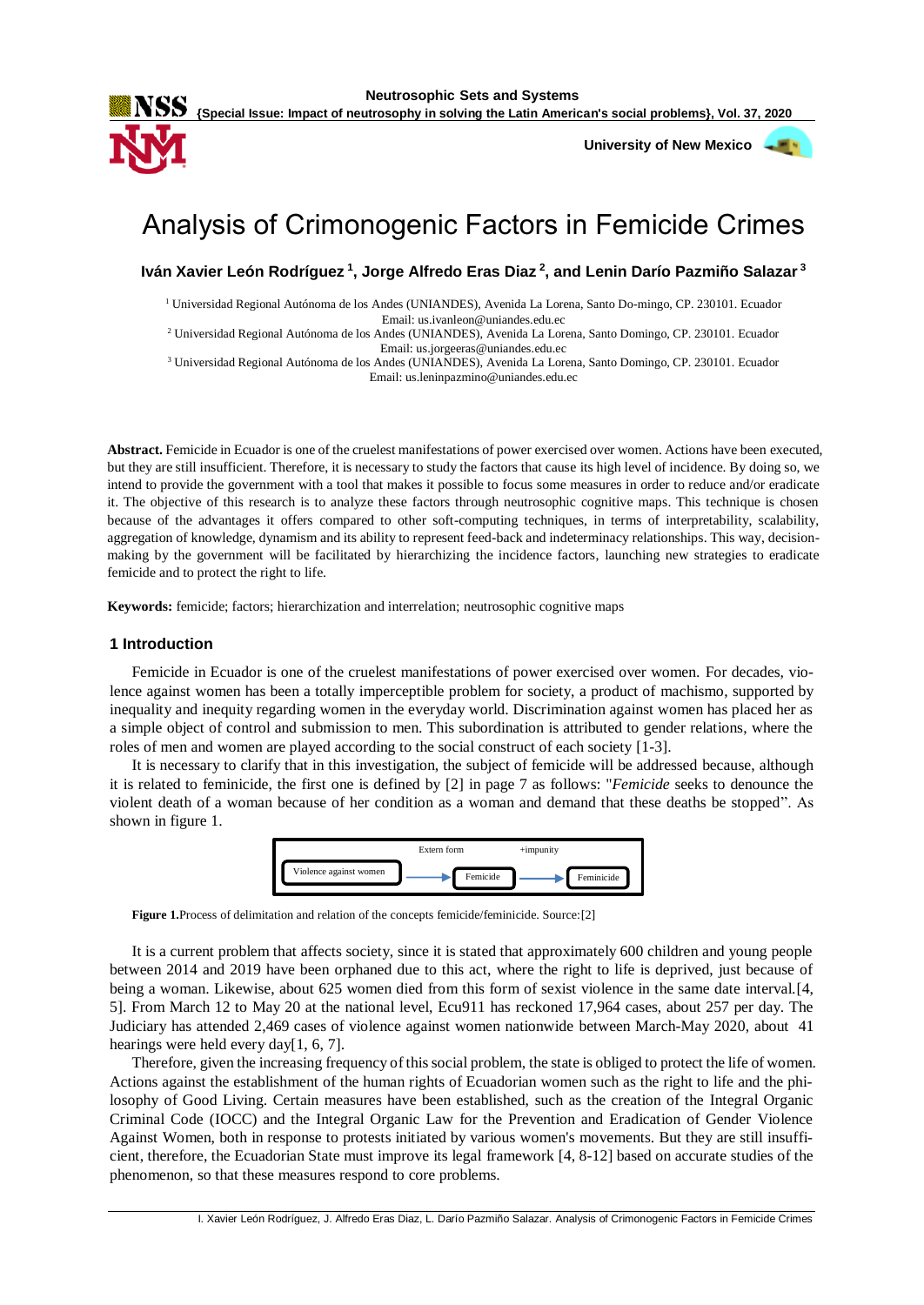It is a problem that has been accepted by society and classified as normal, which is characterized by the invisibility of its presence in couples' relationships throughout history. According to statistics carried out by the National Institute of Statistics and Censuses, in its first survey on gender violence in Ecuador, it indicates that 60.6% of Ecuadorian women have experienced some type of violence without differences between rural or urban areas[\[2,](#page-6-1) [3\]](#page-6-4). In addition, it has been proposed that for the analysis of the phenomenon, it is important to take into account that the aggressor might be or not of the same gender, as well as those indirectly affected by the aggression, like: parents, children, siblings, relatives[\[13\]](#page-7-3).

Due to the incidence of several factors, we decided to carry out a review of the literature and then we extracted the following statements that constitute the main characteristics of the factors. [\[2-5,](#page-6-1) [10,](#page-7-4) [13,](#page-7-3) [14\]](#page-7-5):

- They refer to them as risk factors or factors that favor victimization, which are nothing more than the conditions that favor the act or make it susceptible to its occurrence.
- Most of them are classified into endogenous and exogenous factors (classification that will be used in this investigation to achieve a better interpretation of the analyzed phenomenon), but others prefer to classify them as temporary or permanent or according to their predispositions (bio-physiological, social and psychological).
- The victim-causing factor should not be confused with a victim-causing cause, because the factor is something that favors victimization, while the cause is what produces victimization.
- Endogenous factors: factors of the individual inherent to the person, the best known are those of a biological nature that make a person prone to being the victim of an attack (age, ethnicity, weakness, disease, disability). In this regard, the following are vitally important:
	- o Age, since there is a predisposition to crime and related punishments, for example: in the crime of rape there are ages where this crime is more frequent, but there are other rates in which a number of ages with a lower proportion of the same act is registered.
	- o Ethnicity: it is taken into consideration when the crime typology is violent or urban in nature, where behind the aggression there is usually a xenophobic motive. These factors bring together subjective considerations.
	- o Psychological and psychiatric factors, this includes assumptions such as depression, phobias, etc., although some authors include the alcoholism of the victim with a factor under consideration. The volitional sphere is included (refers to the will), for example, in the crime of domestic violence, people who are especially vulnerable and identified as victims are: women, children and the elderly, this has been determined according to statistical studies of victimization based on complaints.
	- o Another factor is the cognitive one, it refers to the fact that there is a minorization in the mental processes, this leads to the individual being more easily victimized, for example a person with hearing impairment or reduced attention span and especially when the intelligence and memory are limited, such as people with oligophrenia.
	- o Exogenous factors: those that are outside the individual and are changing (marital status, economic level, origin, profession, victim space and time, schooling, family, social status, etc.). The most relevant ones are explained below:
	- o Marital status: refers to whether the victim is single, married, widowed, separated, divorced, etc.
	- o Economic level: interesting both by excess and by default according to the criminal typology, it is a factor that in practice frequently occurs.
	- o Provenance: basically refers to whether the victim is national or foreign.
	- o The profession: there are certain groups that are more likely to be victims, for example: taxi drivers, gas station employees, prostitutes, etc.).
	- o Victim space and time: all victimization takes place in a specific space and time. There are certain areas more criminogenic than others and certain time intervals, according to hours, weather conditions, seasons of the year, etc., in which there is a greater risk of being victimized.
	- o "Victim time": refers to the seasons of the year. In spring, there are more sexual assaults, while in summer and on vacations, mistreatment towards the love partner increases, etc.
	- o Schooling: basically refers to whether the victim is in school or not and, if so, what level.
	- o The family: refers to whether it is structured or not.

It is important to highlight that in the case of endogenous factors, learning plays an essential role in victim prevention, that is, the best way to prevent crime is to act directly on the victim. In criminology the theory of opportunity is described, it basically states that for the crime to be generated, there must be three elements, first,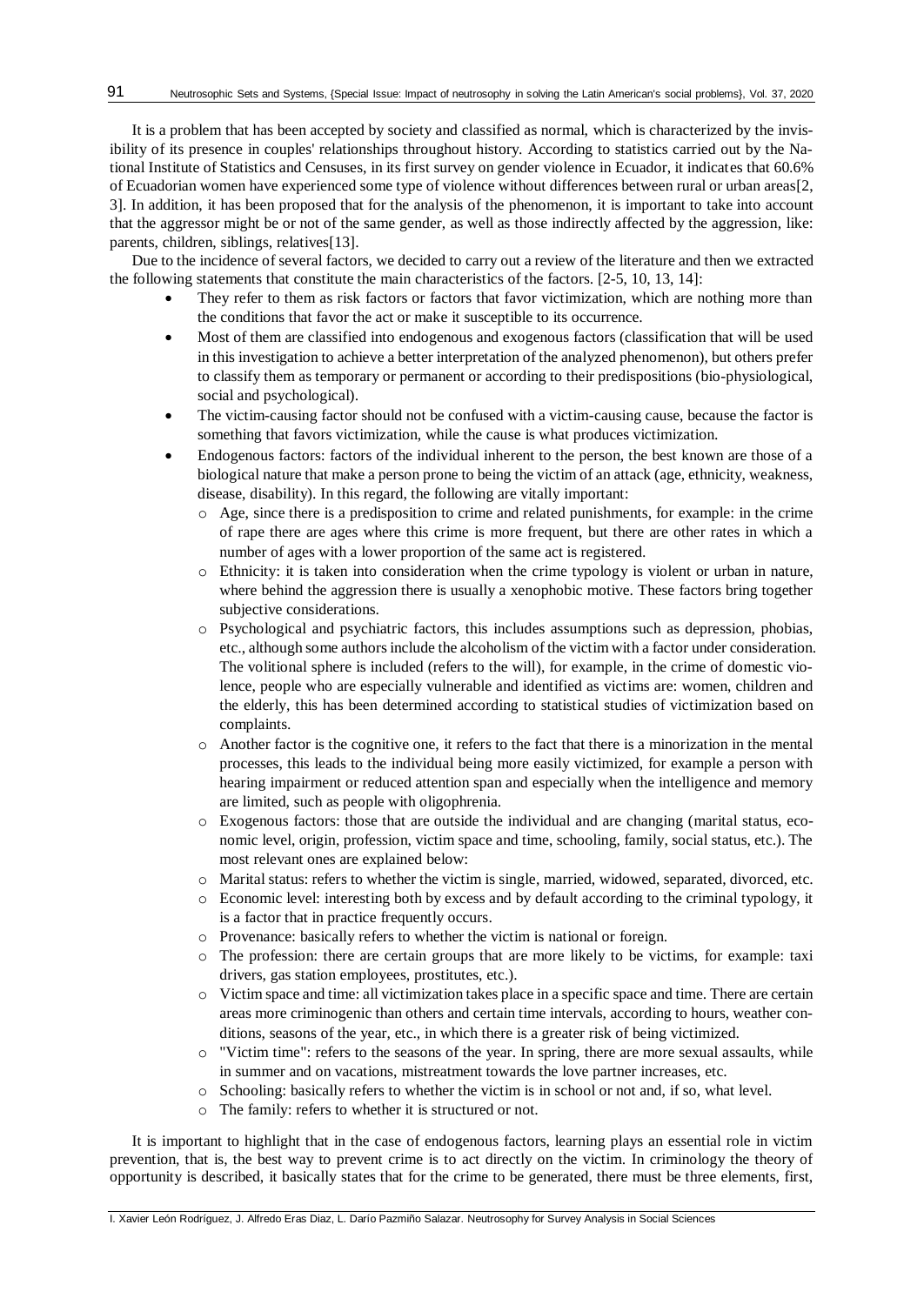there must be a predisposed criminal, second, there must be a suitable victim and third there must be an absence of control, when these three elements occur, the crime is automatically generated. Therefore, preventing crime is complicated, because the subject is free to act, it is the subject who decides the time and place (how, where and when); what can be done is to act promoting preventive measures. In cases of absence of control, some measures can be taken, such as: installing security cameras.

Based on the foregoing, it can be said that there is a need to study the factors that affect acts of femicide in Ecuador. Once their incidence and characterization have been determined, measures can be taken aimed at reducing and/or eradicating the phenomenon. The aforementioned is based on the idea that, if the factors that affect the problem are determined and a negative impact hierarchy is presented, strategies may be proposed to the State of Ecuador in order to favor the non-occurrence of femicide in the country. According to this approach, it is essential to study the situation using comprehensive strategic analysis techniques endorsed in compatible mathematical techniques to fulfill the objective set.

After a review of the bibliography and consultation of several authors [\[15-30\]](#page-7-6), it is decided that, due to its versatility in factor research, the neutrosophic cognitive maps will be chosen from the theory of Neutrosophy proposed by Florentin Smarandache, for the treatment of neutralities, which generalizes theories [\[29,](#page-7-7) [31\]](#page-7-8), of number of its applications in many fields[\[31-33\]](#page-7-8). In this case, sharp sets, where the indeterminacies have support. Neutrosophy is a useful theory that is increasing. The inclusion of this theory enriches the possibilities of the analysis, mainly due to two reasons: firstly, the addition of the notion of indeterminacy and, secondly, the possibility of calculating using linguistic terms [\[15,](#page-7-6) [23,](#page-7-9) [34-37\]](#page-7-10).

The decision to apply the neutrosophic cognitive maps for this analysis lies in the fact that it is a way of representing knowledge through a directed graph. Each vertex of the graph represents a concept and each edge the causal relationship between the concepts represented by the vertices that it connects. Additionally, each edge is associated with a real value in the interval  $(-1, 1)$ , where a negative value means that there is an inverse relationship between the concepts and a positive value means that the relationship is direct. The value measures the strength of the relationship. This method has been used successfully in social studies [\[15,](#page-7-6) [17-23,](#page-7-11) [25-27,](#page-7-12) [29,](#page-7-7) [30,](#page-7-13) [38-41\]](#page-8-0). In this article, Neutrosophic Cognitive Maps (NCMs) are applied to represent the causal relationships between the causal factors of femicide [\[25,](#page-7-12) [26,](#page-7-14) [42-44\]](#page-8-1). This way, the following are set out as specific objectives to be developed in this paper:

- 1. Determine and characterize the factors that influence the occurrence of femicide in Ecuador.
- 2. Model the current situation of factors in Ecuador using the neutrosophic cognitive maps.
- 3. Propose strategies based on the results of the study.

Based on the above-mentioned, this document is structured as follows: a second section where the basic concepts necessary to achieve the solution of this problem are briefly described; a third section to expose the results of the application of neutrosophic cognitive maps in the solution of the studied problem. Finally, we present the conclusions reached after executing the analysis and the bibliographic references of the consulted sources.

### **2 Materials and methods**

To fulfill the proposed specific objectives, it was necessary to apply the following theoretical methods for the elaboration of this paper:

- Analysis and synthesis of the information obtained from the literature review, both international and national, of specialized documentation, as well as the experience of observers and actors consulted to develop logical and valid conclusions, as well as a set of premises and/or positions generated by relevant actors within the social system, ethnic groups and their incursion into work.
- Systemic structural for the development of the analysis through its decomposition into the elements that comprise it.
- Hermeneutic to carry out a comparative interpretation of the legislation applicable to the subject in question.

In this particular investigation, the use of Neutrosophic Cognitive Maps (NCMs) is proposed considering the advantages that this technique offers compared to other soft-computing techniques, in terms of interpretability, scalability, aggregation of knowledge, dynamism and its ability to represent feedback and indeterminacy relationships [\[30,](#page-7-13) [45-47\]](#page-8-2). NCMs were introduced by [\[48\]](#page-8-3) in 2003. NCMs is an integration of the Fuzzy Cognitive Maps (FCMs) introduced by Kosko in 1986 and the Neutrosophic Sets (NSs) introduced by Smarandache in 1995 [\[15\]](#page-7-6). This technique overcomes the inability of traditional FCMs to represent indeterminacy. The inclusion of indeterminacy establishes that neutrality and ignorance are also forms of uncertainty. [\[15\]](#page-7-6) exposes that FCMs constitute a technique that has received increasing attention due to its possibilities for representing causality. The following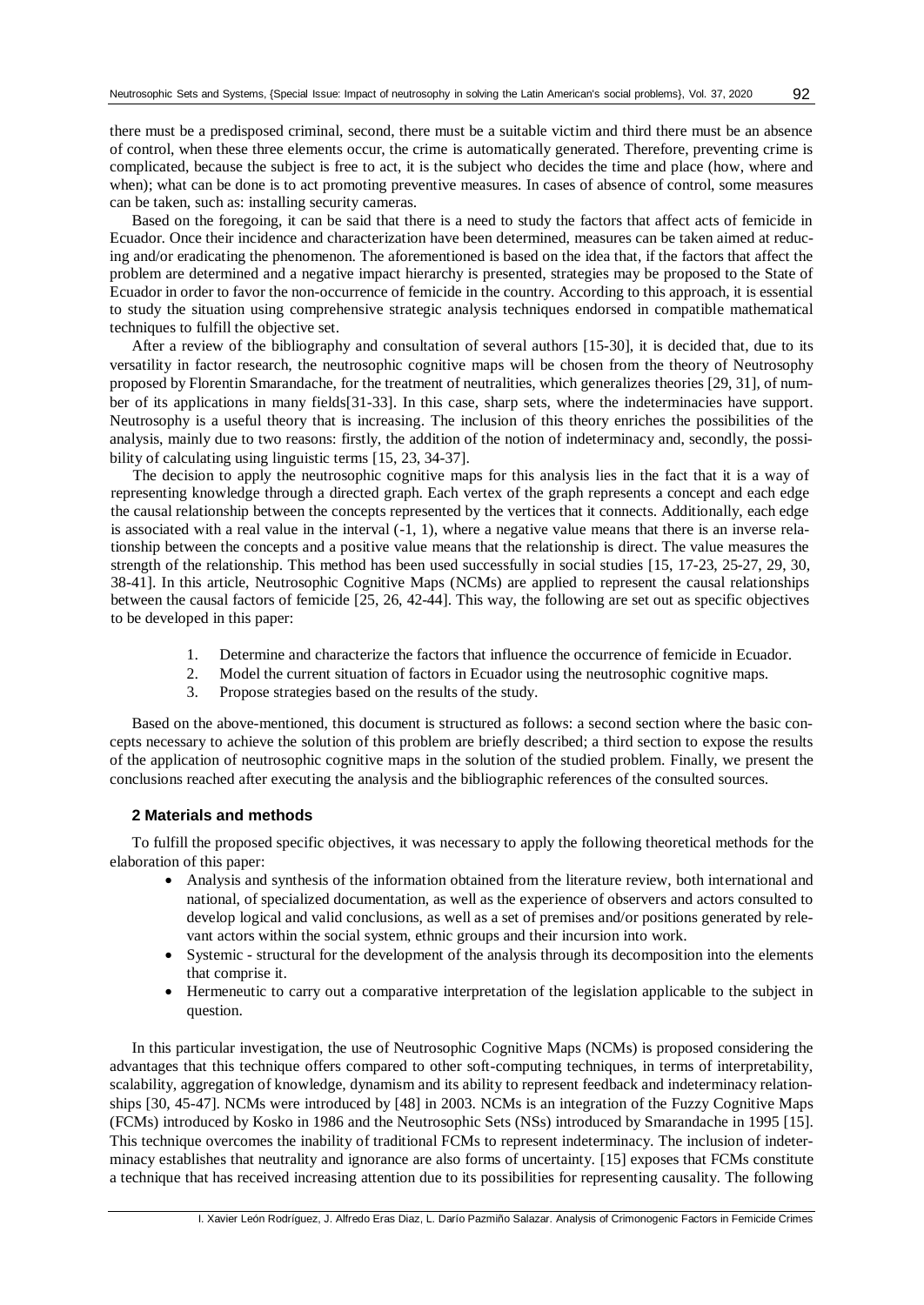is a set of definitions necessary for working with NCMs. Firstly, let formally expose the original definition of neutrosophic logic as it is shown in [\[25\]](#page-7-12).

**Definition 1.** Let  $N = [15, 18, 20-26, 29, 30]$  $N = [15, 18, 20-26, 29, 30]$  $N = [15, 18, 20-26, 29, 30]$  $N = [15, 18, 20-26, 29, 30]$  $N = [15, 18, 20-26, 29, 30]$  $N = [15, 18, 20-26, 29, 30]$  [\[22\]](#page-7-17) be a neutrosophic set of evaluation. v: P $\rightarrow$ N is a mapping of a group of propositional formulas into N, i.e., each sentence  $p \in P$  is associated to a value in N, as it is exposed in Equation 1, meaning that p is T% true, I% indeterminate and F% false.

 $v(p) = (T, I, F)$  (1)

Hence, the neutrosophic logic is a generalization of fuzzy logic, based on the concept of Neutrosophy according to [\[24,](#page-7-18) [29\]](#page-7-7).

**Definition 2**. (See[\[22,](#page-7-17) [23\]](#page-7-9)) Let K be the ring of real numbers. The ring generated by  $K \cup I$  is called a neutrosophic ring if it involves the indeterminacy factor in it, where I satisfies  $I2 = I$ ,  $I + I = 2I$  and in general,  $I + I + ...$  $+ I = nI$ , if  $k \in K$ , then kI = kI, 0I = 0. The neutrosophic ring is denoted by K (I), which is generated by K $\cup I$ , i.e., K (I) =  $\langle K \cup I \rangle$ , where  $\langle K \cup I \rangle$  denotes the ring generated by K and I.

**Definition 3**. A neutrosophic matrix is a matrix  $A = [ai]$  ij  $i = 1, 2, \ldots, m$  and  $j = 1, 2, \ldots, n$ ; m,  $n \ge 1$ , such that each aij $\in$ K (I), where K (I) is a neutrosophic ring, see [\[26\]](#page-7-14).

Let us observe that an element of the matrix can have the form  $a + bI$ , where "a" and "b" are real numbers, whereas I is the indeterminacy factor. The usual operations of neutrosophic matrices can be extended from the classical matrix operations.

For example,  $\begin{pmatrix} -1 & 1 & 5 \ 1 & 4 & 7 \end{pmatrix}$  $\begin{bmatrix} 1 & 1 & 31 \\ 4 & 7 \end{bmatrix}$ I 9I 6 0 I 0 −4 7 5  $= \begin{pmatrix} -211 & 271 & -6 + 251 \\ -28 + 1 & 49 + 131 & 35 + 61 \end{pmatrix}$ 

Additionally, a *neutrosophic graph* is a graph that has at least one indeterminate edge or one indeterminate node [\[20,](#page-7-16) [25\]](#page-7-12). The neutrosophic adjacency matrix is an extension of the adjacency matrix in classical graph theory. aij = 0 means nodes i and j are not connected, aij = 1 means that these nodes are connected and aij = I, that means the connection is indeterminate (unknown if it is or if not). Fuzzy set theory does not use such notions.

On the other hand, if the indetermination is introduced in a cognitive map as it is referred in [\[19\]](#page-7-19), then this cognitive map is called a neutrosophic cognitive map, which is especially useful in the representation of causal knowledge [\[18,](#page-7-15) [29\]](#page-7-7). It is formally defined in Definition 4.

**Definition 4**. A Neutrosophic Cognitive Map (NCM) is a neutrosophic directed graph with concepts like policies, events, among others, as nodes and causalities or indeterminate ones as edges. It represents the causal relationship between concepts.

The measures described below are used in the proposed model, they are based on the absolute values of the adjacency matrix [\[19\]](#page-7-19):

Outdegree  $(v_i)$  is the sum of the row elements in the neutrosophic adjacency matrix. It reflects the strength of the outgoing relationships  $(c_{ij})$  of the variable.

 $od(v_i) = \sum_{i=1}^{n} c_{ij} (2)$ 

Indegree  $(v_i)$  is the sum of the column elements. It reflects the strength of relations  $(c_{ij})$  outgoing from the variable.

 $id(v_i) = \sum_{i=1}^{n} c_{ji}$  (3)

• Total centrality (total degree  $td(vi)$ ), is the sum of the indegree and the outdegree of the variable.  $td(v_i) = od(v_i) + id(v_i)$  (4)

Static analysis is applied using the adjacency matrix, taking into consideration the absolute value of the weights [\[20\]](#page-7-16). Static analysis in Neutrosophic Cognitive Maps (NCM), see [\[18\]](#page-7-15), initially contains the neutrosophic number of the form  $(a + bI)$ , where I = indetermination) [\[17\]](#page-7-11). It requires a process of de-neutrosophication as proposed in [\[19\]](#page-7-19), where  $I \in [0, 1]$  and it is replaced by their values maximum and minimum.

Finally, we work with the average of the extreme values, which is calculated using Equation 5, which is useful to obtain a single value as it is referred in [\[16\]](#page-7-20). This value contributes to the identification of the characteristics to be attended, according to the factors obtained, for our case study.

 $\lambda([a_1, a_2]) = \frac{a_1 + a_2}{2}$ 2  $(5)$ Then,  $A > B \Leftrightarrow \frac{a_1 + a_2}{2}$  $\frac{+a_2}{2} > \frac{b_1 + b_2}{2}$ 2 (6)

Finally, the variables are classified according to the following criteria:

- a) *Transmitting variables* are those with  $od(v_i) > 0$  and  $id(v_i) = 0$ .
- b) *Receiving variables* are those with  $od(v_i) = 0$  and  $id(v_i) > 0$ .
- c) *Ordinary variables* satisfy at the same time  $od(v_i) \neq 0$  and  $id(v_i) \neq 0$ .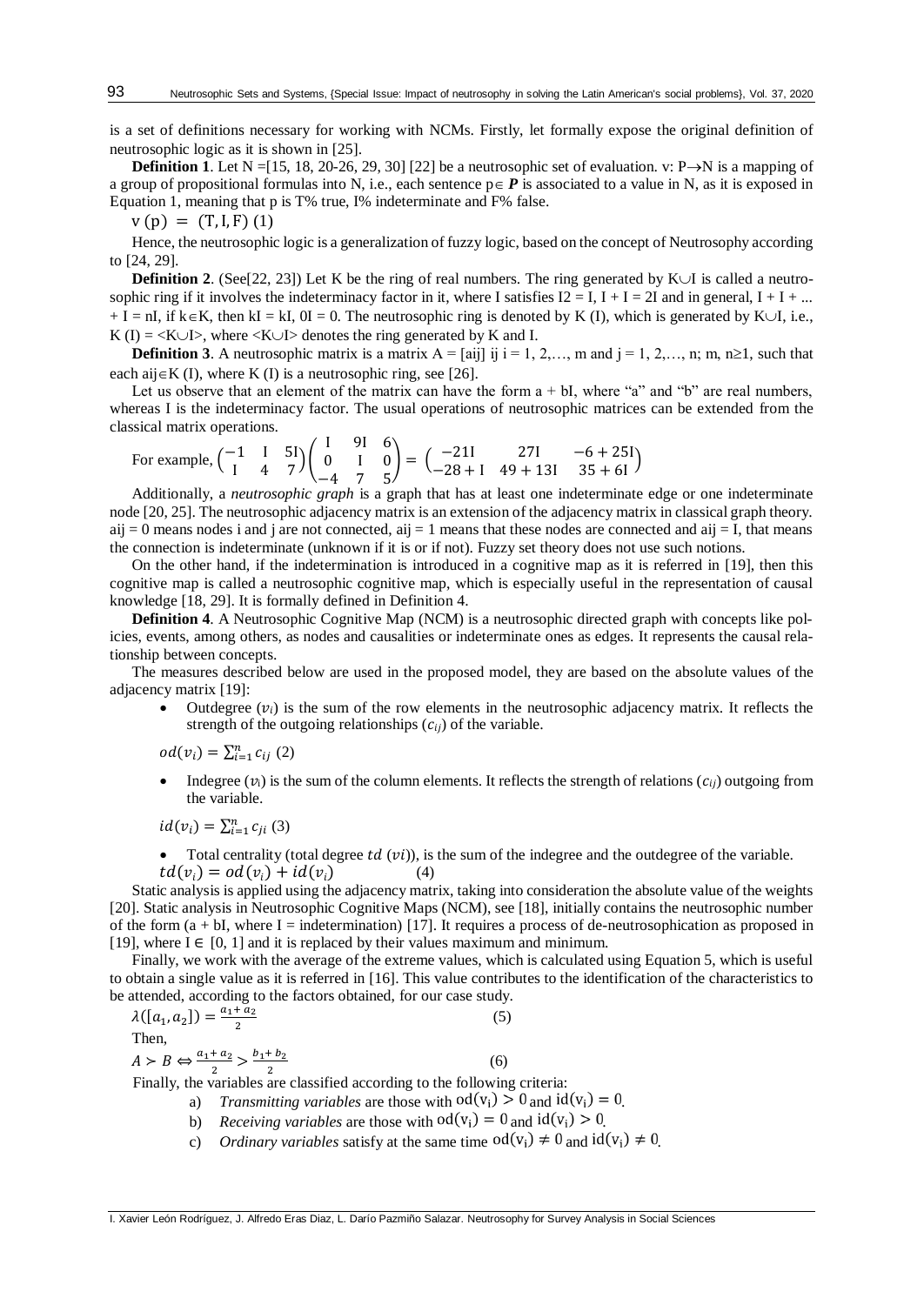#### **3 Results**

Once the state of the art of the studied elements has been analyzed, we proceed to the extraction of potential factors (variables) applying the following process approach, which is present in each of the specific objectives determined in the introduction and which are listed in this part as sub-headings:



**Figure 2.** Information processing with NCMs. Source: self-made.

- 3.1. Factors that influence the occurrence of femicide in Ecuador:
	- A. Physical state of the victim (includes age): there is generally a predominance of physically defenseless people or people who do not put up significant resistance to the aggression. The number of underage girls raped and murdered by their stepfathers due to similar causes is increasing. Statistical studies register that the age range in women where there is a greater probability of being victims is between 31 and 40 years old and in second place between 35 and 20 years, so that the highest rate is centered on 35 years. Today during the COVID-19 quarantine, there is an increase in girls raped and murdered.
	- B. Ethnicity-Environment: there is a predominance of the victimization index in urban and suburban areas.
	- C. Personal living conditions: in this aspect the family environment, the power relationship, economic conditions, level of education were included. This scourge is more prevalent where there is economic dependence on women, lack of family financial support and social isolation. In the field of social, public, political and private life exercised by couples, families, co-workers, and different forms of socio-individual interaction, in social life under subordination exercised towards women, incest, etc. There is an increase in the number of cases where the victims are married or accompanied under consensual unions not formally legalized where there is a presumption of adultery or bigamy, as well as dysfunctional families with intrafamily violence even in the children.
	- D. Profession: a low incidence is defined in economically independent women with the occupation of a socially relevant job. In general, this type of women invests in their personal security and shows dominant traits of low susceptibility to victimization.
	- E. Cognitive factors: belief of endless love or feelings of infatuation, emotional dependence, excessive fear of partner abandonment, attributional errors, post-traumatic disorder, depression, feelings of helplessness and hopelessness, use of violence with children, low perception of risk. Personality with a high level of introversion and introspection, manipulable and dependent. Many are already victims of previous attacks, of various kinds and origins. The perpetrator often induces self-flagellation.
	- F. Strength of the legislation and advice: there is a gradual increase in complaints since the previous five-year period due to the strengthening of the legislation, the information and support of assistance from the state to the victims this helps to increase the complaints. Because there is increasing social awareness regarding this crime. In April, the website of the Prosecutor's Office was enabled to report these attacks online. At the national level, 164 judicial units are currently enabled to hear cases. In that city they attend under telephone call modality, meaning that, when there is a flagrancy, the Prosecutor's Office contacts the person in charge of the unit and immediately enables attention.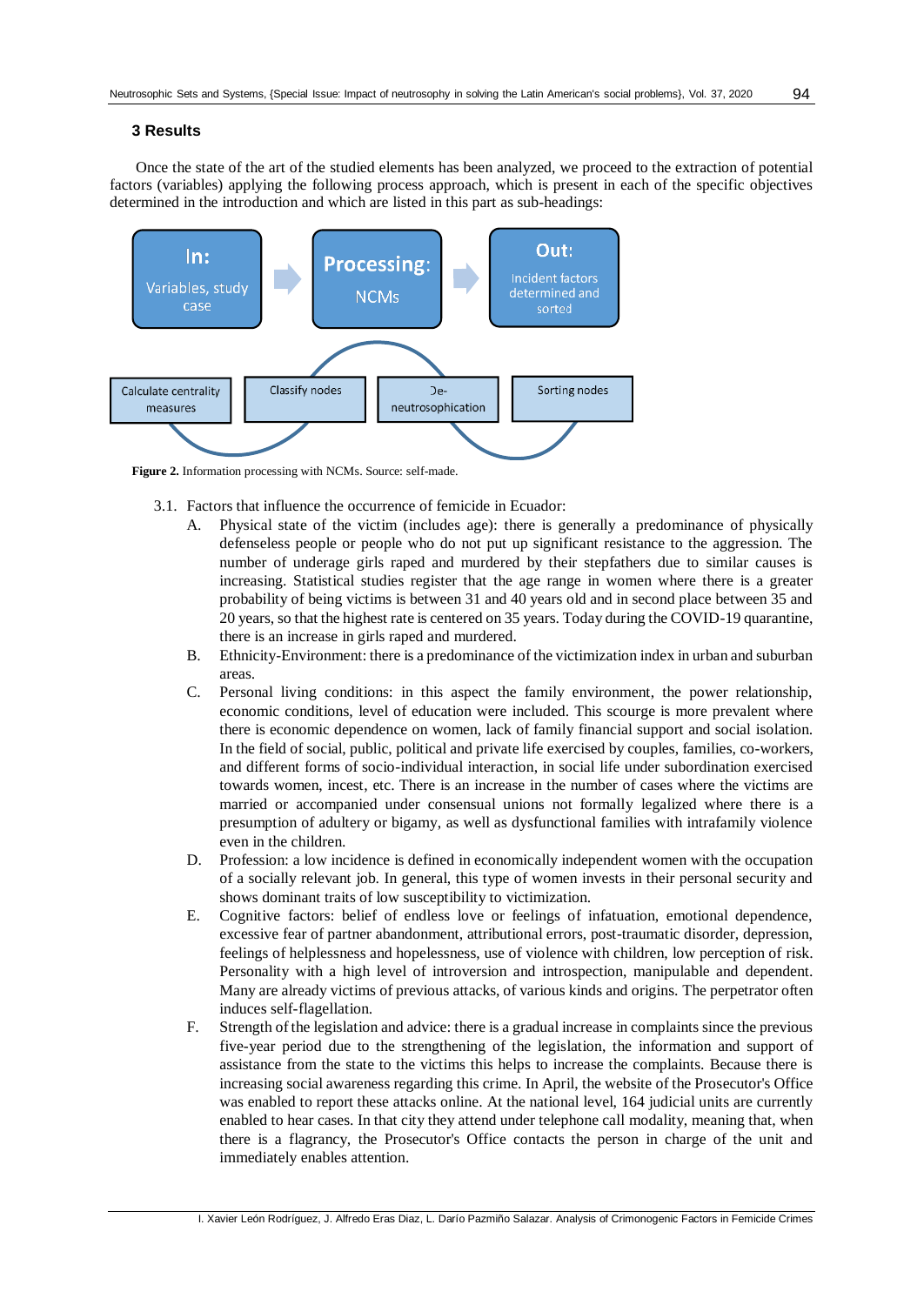3.2. Modeling of femicide factors using neutrosophic cognitive maps.

They will be called variables/factors to facilitate their processing and will be denoted according to the letter that identifies them in 3.1 (A, B, C, D, E, F). They will be subjected to a group to the criteria of a group of experts that will evaluate the causal relationships between the eight previous variables with linguistic terms equivalent to neutrosophic numbers. For its representation in the NCM, an average of the evaluations of the experts was used. From them, a neutrosophic adjacency matrix[\[49\]](#page-8-4) and the graph that represents it was obtained, where the indeterminacies are highlighted:



**Figure 3.** NCMs. Source: self made

|               | Α   | B | $\mathsf{C}$ | D              | Е   | F       |
|---------------|-----|---|--------------|----------------|-----|---------|
|               |     |   | $0.5 +$      | $\overline{0}$ |     | $0.6 +$ |
|               |     |   |              |                |     |         |
| B             |     |   | 0.4          |                | 0.7 | 0.3     |
| $\mathcal{C}$ |     |   |              | 0.9            |     |         |
| D             | 0.3 |   | 0.9          |                |     | 0.8     |
| Ε             |     |   |              |                |     |         |
| F             | 0.8 |   | 0.8          |                | 0.9 |         |

**Table 1.** Neutrosophic Adjacency Matrix. Source: self made

|               | A        | B        | C        |                   | E        | F         |
|---------------|----------|----------|----------|-------------------|----------|-----------|
| A             | $\theta$ |          | 0.108696 |                   | 0.217391 | 0.1304348 |
| B             | 0        |          | 0.086957 | 0                 | 0.152174 | 0.0652174 |
| $\mathcal{C}$ | 0.21739  | $\Omega$ | $\Omega$ | 0.195652 0.217391 |          |           |
| D             | 0.06522  |          | 0.195652 | 0                 | 0.217391 | 0.173913  |
| E             | 0.21739  | 0.217391 | 0.217391 | 0.217391          |          | 0.2173913 |
| $\mathbf F$   | 0.17391  | $\theta$ | 0.173913 | $\Omega$          | 0.195652 |           |

**Table 2.** De-neutrosophication of the Matrix. Source: self made

Table 3 contains the Outdegree, Indegree, Total Degree and classification values of each variable according to the application of the formulas set forth in Definition 4 of section 2 of this paper.

| <b>Factors</b> | Outdegree  | Indegree  | <b>Total Degree</b> | Classification |
|----------------|------------|-----------|---------------------|----------------|
| A              | 0.45652174 | 0.673913  | 1.130434783         | Ordinary       |
| B              | 0.30434783 | 0.2173913 | 0.52173913          | Ordinary       |
| C              | 0.63043478 | 0.7826087 | 1.413043478         | Ordinary       |
| D              | 0.65217391 | 0.4130435 | 1.065217391         | Ordinary       |
| E              | 1,08695652 |           | 2,086956522         | Ordinary       |
| F              | 0.54347826 | 0.5869565 | 1.130434783         | Ordinary       |

**Table 3.** Outdegree, indegree, total degree values by factors and their classification. Source: self made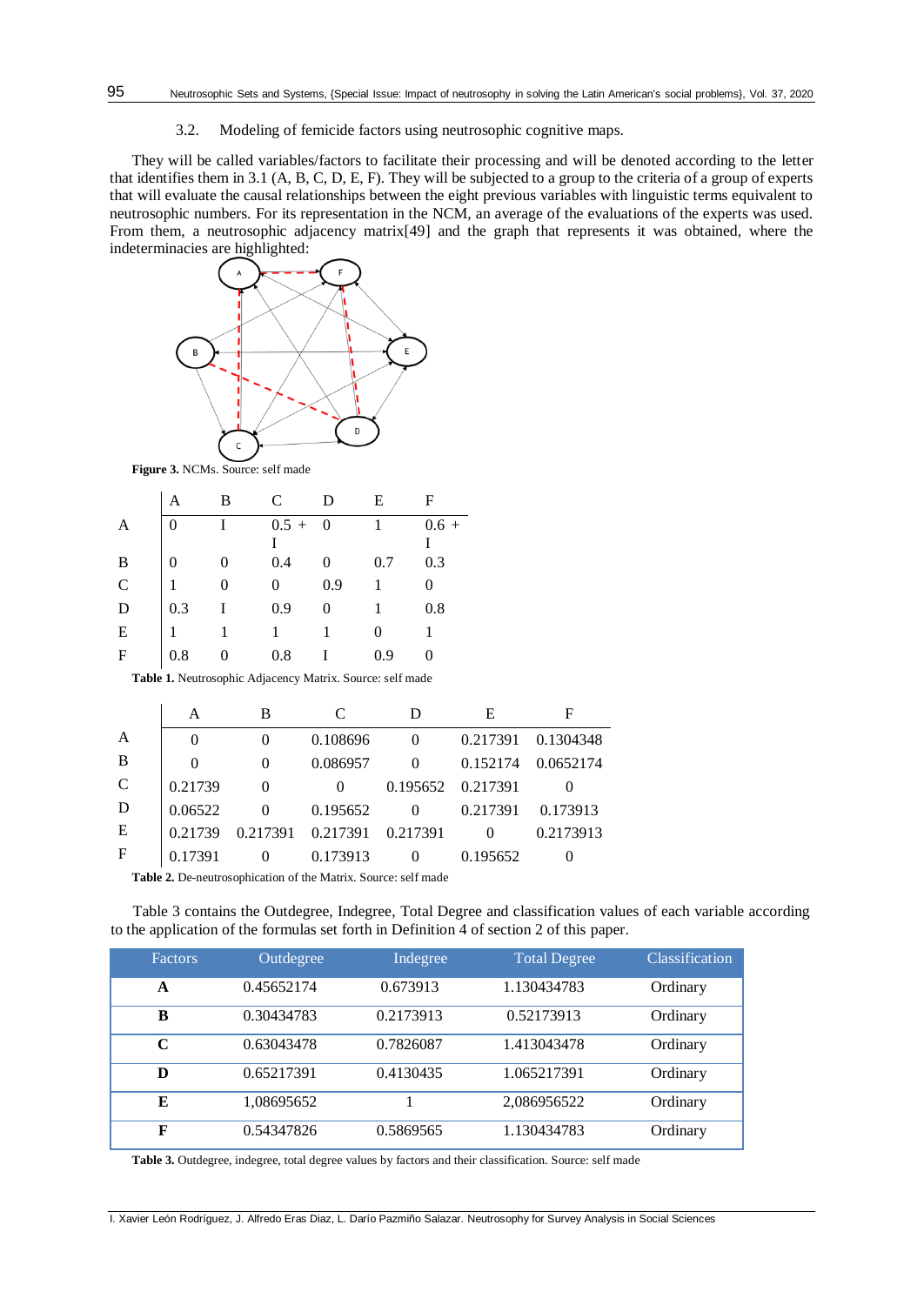From the calculation carried out, it can be said that:

- There are indeterminate relationships, of which its level of influence cannot be specified, but it is stated that in general the established relationships are positive, so they are directly proportional to each other.
- The variables, when classified as ordinary, have a double relationship and according to what is stated in figure 3, this relationship is directly proportional. Although some of them do not show interrelationships with the others such as A and B, as shown by their centrality index.
	- The factors are ranked as follows:
		- E Cognitive factors<br>C Personal living co
		- C Personal living conditions<br>A Physical state of the victim
		- A Physical state of the victim (includes age)<br>F Strength of legislation and advice
		- Strength of legislation and advice
		- D Profession
		- B Ethnicity-Environment
- Provenance is not a serious problem to be analyzed, since its causal influence or dependence on the rest of the factors was not verified.
- It can be verified the fact that, if there is a policy of criminal punishment and strong methods of reporting and counseling, they can be largely avoided, since mothers and relatives will be advised and protected by law. As with the strengthening of punishments, the perpetrators will be judged, with the "burden" of their action falling on them.
- 3.3. Propose strategies based on the results of the study.
	- Consider conducting psychological evaluations with the help of social workers, support groups in the most affected communities
	- Implement rigorous laws that imply penalties of greater legislative strength.
- Promote gyms and sports clubs, where it helps the development of the physical and mental state of girls and boys, which promote awareness of culture, sports and good living by achieving a physical state of balance. In the same way, integrate the family in these practices.
- Consider that, due to the relationship between the nodes, jointly strengthen the factors: Personal living conditions, Cognitive factors and Strength of legislation and advice, a synergy could be achieved with a positive impact on the mitigation and future elimination of this factor.

# **Conclusions**

After analyzing the determined factors, it can be said that:

- The indeterminacy is incorporated into the modeling of the causal relationships between the analyzed factors, where neutrosophic science is an active part and a person who makes decisions. As well as it is verified that the neutrosophic cognitive maps accurately evaluate verbal judgments under an environment of uncertainty.
- It was possible to determine and characterize the factors with the highest incidence in the occurrence of femicides, achieving the mathematical modeling of the phenomenon by applying the neutrosophic cognitive maps. Which served to illustrate the causal relationships of this factor.
- Policies should be aimed at improving and promoting positive impacts on cognitive factors, personal living conditions, physical condition of the victim (including age) and the strength of legislation and advice. Attention should also be paid to policies that enact good economic conditions that increase the level of schooling and favor personal living conditions. Age is a priority factor, so special attention must be paid since girls/elderly women are an easy target for this type of crime.

## **References**

- <span id="page-6-0"></span>1. Pimentel, C., *Por día, 41 casos de violencia contra la mujer atendieron unidades judiciales de Ecuador.* El Universo, 2020.
- <span id="page-6-1"></span>2. Cuadrado, L., *Rasgos de víctimas de femicidio y los factores que inciden en este delito.* Universidad Espíritu Santo, 2017.
- <span id="page-6-4"></span>3. Morán, G., *El Salvador: Feminicidios, el riesgo de ser mujer.* http://www.resumenlatinoamericano.org/2017/02/06/el-salvador-feminicidios-el-riesgo-de-ser-mujer/, 2017.
- <span id="page-6-2"></span>4. Santos Calderón, R.D., *Efectos del delito de femicidio en las víctimas indirectas dentro de los miembros del núcleo familiar.* Universidad Regional Autónoma de Los Andes "UNIANDES", 2019.
- <span id="page-6-3"></span>5. Machado, J., Portal Primicias, 2019.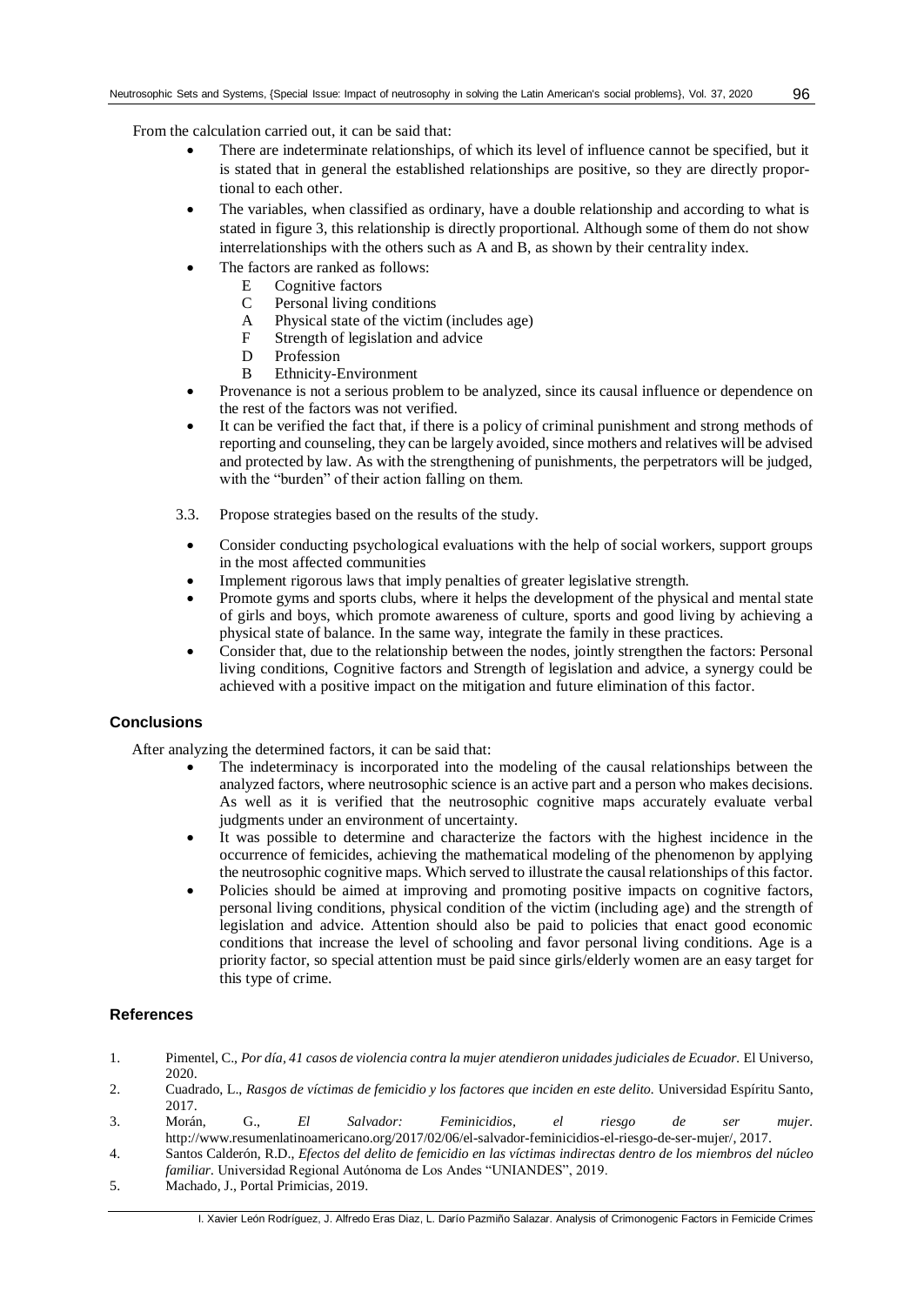#### Neutrosophic Sets and Systems, {Special Issue: Impact of neutrosophy in solving the Latin American's social problems}, Vol. 37, 2020 97

- <span id="page-7-0"></span>6. Ricardo, J.E., *Importancia de la investigación jurídica para la formación de los profesionales del Derecho.* Dilemas Contemporáneos: Educación, Política y Valores., 2020.
- <span id="page-7-1"></span>7. Vera, D.C., et al., *Políticas de inclusión social y el sistema de ingreso a las instituciones de educación superior del ecuador.* Dilemas Contemporáneos: Educación, Política y Valores, 2018. **6**(1).
- <span id="page-7-2"></span>8. Pérez Luño, A.E., *Teoría del Derecho: Una concepción de la experiencia jurídica.* Tecnos, 2005.
- 9. Goldschmidt, W., *Introducción filosófica al Derecho - La teoría trialista del mundo jurídico y sus horizontes.* Editorial Depalma.
- <span id="page-7-4"></span>10. Ciuro Caldani, M.A., *Derecho y política.* Editorial Depalma, 1976.
- 11. Suárez Santos, Á.A., *La aplicabilidad de las circunstancias atenuantes de la infracción penal.* Universidad Regional Autónoma de Los Andes "UNIANDES", 2019.
- 12. Guillin Barcia, G.G., *El juzgamiento de personas vulnerables en la tentativa de homicidio.* Universidad Regional Autónoma de Los Andes "UNIANDES", 2018.
- <span id="page-7-3"></span>13. Luis Puente, J. and M. Collazo Soto, *Victimología. Licenciatura en Criminología. Tema 4. Principales factores víctimológicos.* Universidad de Murcia, 2006.
- <span id="page-7-5"></span>14. Blandón Ramirez, D., *Una mujer es asesinada cada dos horas en América Latina por el hecho de ser mujer.* France24.com, 2020.
- <span id="page-7-6"></span>15. Leyva Vázquez, M., *MODELO DE AYUDA A LA TOMA DE DECISIONES BASADO EN MAPAS COGNITIVOS DIFUSOS.* 2013.
- <span id="page-7-20"></span>16. Merigó, J., *New extensions to the OWA operators and its application in decision making.* 2008.
- <span id="page-7-11"></span>17. Smarandache, F., *Refined literal indeterminacy and the multiplication law of sub-indeterminacies.* Neutrosophic Sets and Systems, 2015. **9**: p. 58-63.
- <span id="page-7-15"></span>18. Bello Lara, R., González Espinosa, S., Martín Ravelo, A., Leyva Vázquez M. Y. , *Modelo para el análisis estático en grafos difusos basado en indicadores compuestos de centralidad.* Revista Cubana de Ciencias Informáticas. Editorial "Ediciones Futuro" Universidad de las Ciencias Informáticas. La Habana, Cuba, 2015. **9(2)**: p. 52-65.
- <span id="page-7-19"></span>19. Salmeron, J.L. and F. Smarandache, *Redesigning Decision Matrix Method with an indeterminacy-based inference process. Multispace and Multistructure. .* Neutrosophic Transdisciplinarity (100 Collected Papers of Sciences), 2010. **4**: p. 151.
- <span id="page-7-16"></span>20. Stach, W., *Learning and aggregation of fuzzy cognitive maps-An evolutionary approach. .* 2010.
- 21. Leyva-Vázquez, M., Pérez-Teruel, K., Febles-Estrada, A., and Gulín-González, J. , *Técnicas para la representación del conocimiento causal: un estudio de caso en Informática Médica.* Revista Cubana de información en ciencias de la salud, , 2013. **24 (1)**: p. 73-83.
- <span id="page-7-17"></span>22. Axelrod, R.M., *Structure of decision: The cognitive maps of political elites.* Princeton, NJ, Princeton University Press. , 1976.
- <span id="page-7-9"></span>23. Al-Subhi, S.H.S., et al., *A New Neutrosophic Cognitive Map with Neutrosophic Sets on Connections, Application in Project Management. .* Neutrosophic Sets and Systems, 2018. **22.** : p. 63-75.
- <span id="page-7-18"></span>24. Leyva-Vázquez, M., et al., *The Extended Hierarchical Linguistic Model in Fuzzy Cognitive Maps. in Technologies and Innovation: Second International Conference.* CITI 2016, Guayaquil, Ecuador, November 23-25, 2016, 2016. **Proceedings 2. Springer**.
- <span id="page-7-12"></span>25. Kandasamy, W.B.V.a.F.S., *Fuzzy cognitive maps and neutrosophic cognitive maps. .* American Research Press., 2003.
- <span id="page-7-14"></span>26. Kandasamy, W.V. and F. Smarandache, *Fuzzy Neutrosophic Models for Social Scientists.* Education Publisher Inc., (2013)
- 27. Ali, M., Shabir, M., Smarandache, F., and Vladareanu, L. , *Neutrosophic LA-semigroup Rings.* Neutrosophic Sets and Systems, 2015. **7**: p. 81-88.
- 28. Menendez Vera, P.J., et al., *Marketing skills as determinants that underpin the competitiveness of the rice industry in Yaguachi canton. Application of SVN numbers to the prioritization of strategies.* Neutrosophic Sets and Systems, 2016. **13**: p. 70-78.
- <span id="page-7-7"></span>29. Smarandache, F., *A Unifying Field in Logics: Neutrosophic Logic. Neutrosophy, Neutrosophic Set, Neutrosophic Probability: Neutrsophic Logic. Neutrosophy, Neutrosophic Set, Neutrosophic Probability: Infinite Study.* 2005.
- <span id="page-7-13"></span>30. Leyva Vázquez, M.Y. and F.F. Smarandache, *Sistema de Apoyo a la Toma de Decisiones Basado en Mapas cognitivos Neutrosóficos para Instituciones que atienden a Embarazos con Alto Riesgo por Enfermedades Cardiovasculares* Revista Cubana de Ciencias Informáticas. Editorial "Ediciones Futuro" Universidad de las Ciencias Informáticas. La Habana, Cuba, 2019. **13**(4): p. 16-29.
- <span id="page-7-8"></span>31. Smarandache, F., et al., *Delphi method for evaluating scientific research proposals in a neutrosophic environment.* Neutrosophic Sets and Systems, 2020: p. 204.
- 32. Gómez, G.Á. and J.E. Ricardo, *Método para medir la formación de competencias pedagógicas mediante números neutrosóficos de valor único.* Neutrosophic Computing and Machine Learning, 2020. **11**.
- 33. Smarandache, F., et al., *APPLICATION OF NEUTROSOPHIC OFFSETS FOR DIGITAL IMAGE PROCESSING.* Investigación Operacional, 2020. **41**: p. 603-610.
- <span id="page-7-10"></span>34. Parada, P., *Análisis PESTEL, una herramienta del es-tudio del entorno.* 2015.
- 35. Papageorgiou, E., C. Stylios, and P.P. Groumpos, *Introducing Interval Analysis in Fuzzy Cognitive Map Framework. .* Hellenic Conference on Artificial Intelligence, Crete, Greece. , 2006.
- 36. Vera Mora, G.R., M.Y. Leyva Vásquez, and J.V. León Acurio, *Mapas cognitivos borrosos para el análisis de modelos mentales.* 2020.
- 37. Pérez, K., *Modelo de proceso de logro de consenso en mapas cognitivos difusos para la toma de decisiones en grupo (Tesis Doctoral).* Universidad de las Ciencias Informáticas, 2014.